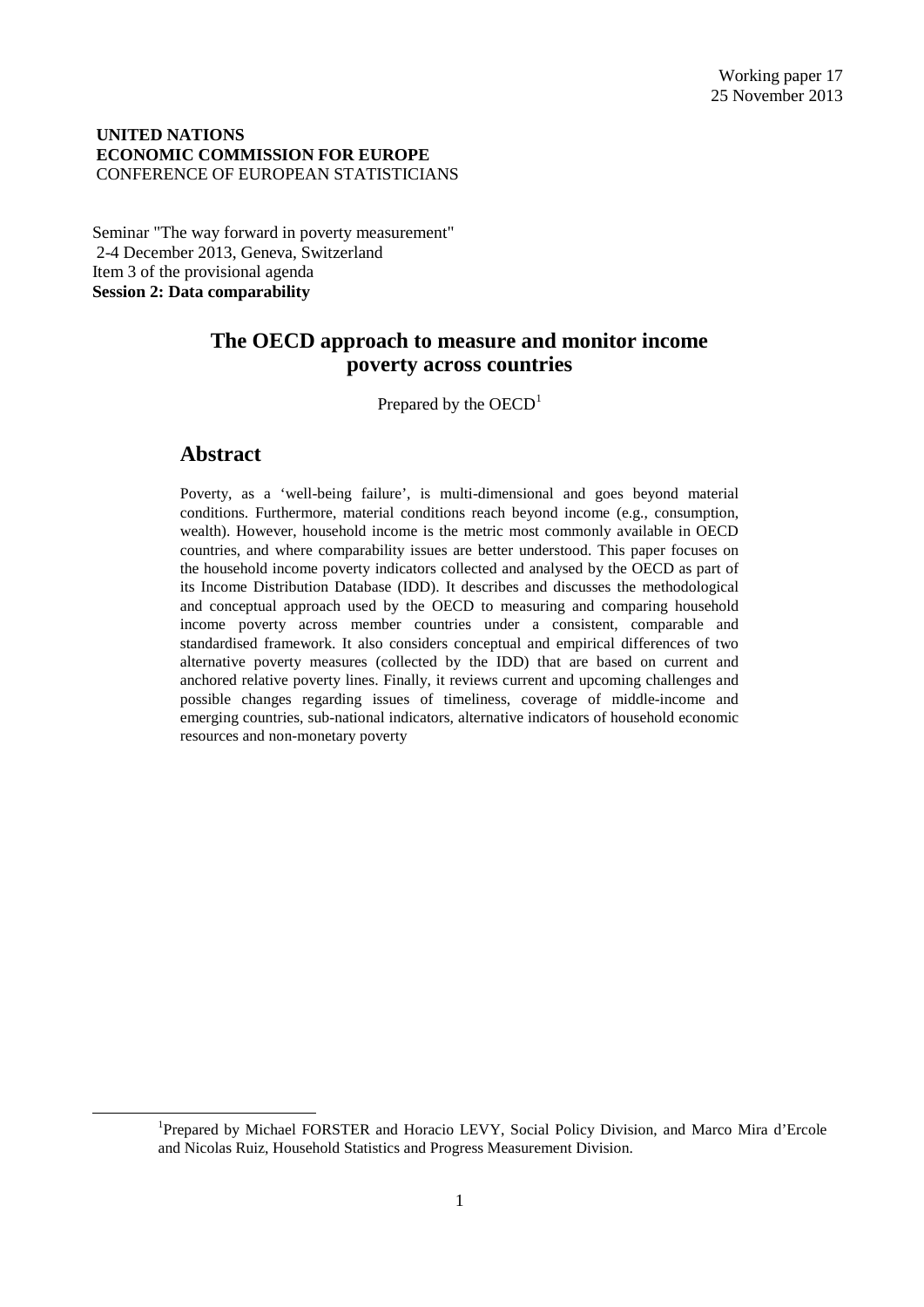# **THE OECD APPROACH TO MEASURE AND MONITOR INCOME POVERTY ACROSS COUNTRIES**

November, 2013

## **Purpose of poverty measurement**

### *General approach*

1. As emphasized by Amartya Sen (1976), the particular way of measuring a phenomenon should depend on the purpose to which the resulting measure will be used. In the case of poverty measurement, there are several conceivable purposes and applications for the resulting measures:

- *Assessment*: Poverty may be measured by a government to provide a continuous assessment of how its various policies are affecting the conditions of the poor. This is part and parcel of a government's goal to become accountable for its actions and to provide accurate information on a central social and economic problem. In keeping with this purpose, it is crucial that the measurement methodology in question is understandable, consistent and transparent in its application over time. There should be little room for hidden arbitrariness in its definition or application. The most common method of evaluating poverty for a continuous assessment is to set a fixed poverty line in income space and calculate the percentage of a given population that is poor. This is how the IDD proceeds.
- *Diagnosis*: Poverty can be measured to help uncover the causes and correlates of poverty in order to formulate policies to fight poverty. It is clear that this poverty analysis objective could and will generally include more dimensions than only income (see final section of this paper).
- *Targeting*: In addition to the above purposes, a standard use for the poverty methodology is to enable governments to identify individuals or families as being in poverty and thereby focus services and policies directly upon them (for instance a multiple of the poverty line can be used to determine eligibility for a program, as in the State Children's Health Insurance Program (SCHIP) in the U.S).

## *Setting poverty lines*

2. Poverty measurement generally assumes that there exist pre-determined and well-defined notions of living standards, called poverty line, which must be reached if a person is not to be deemed poor. But in most societies the notion of what constitutes poverty varies greatly. In order to conduct cross-country comparisons of poverty profiles, numerous approaches can resolve this uncertainty:

- *Absolute poverty lines*: an absolute poverty line is a fixed cut-off level applied across all potential income distributions, after adjusting for differences in purchasing power. In comparison over time, the line is unchanged (except adjustments for changes in price levels) even in the face of economic growth. The most common approach in defining an absolute poverty line is to estimate the cost of a bundle of goods deemed to ensure basic consumption needs. Absolute poverty lines are commonly in use for developing countries and the United States.
- *Relative poverty lines*: One of the main differences between the poverty literature in developing countries and developed countries is that absolute poverty has dominated in the former, while relative poverty is more important in the latter (cf. Forster (1994) for a discussion on the adequacy of relative poverty lines to OECD countries). A relative poverty line begins with a definition of a standard of living for a given distribution of income (such as the mean, median or some quintiles) and defines the poverty line as some percentages of this standard. The result is a poverty line that varies one-for-one with the standard of living. As already mentioned the IDD uses the median as the living standard and applies 50% and 60% as thresholds.
- *Subjective poverty lines*: This approach explicitly recognizes that poverty lines are inherently subjective judgements people make about what constitutes a socially acceptable minimum standard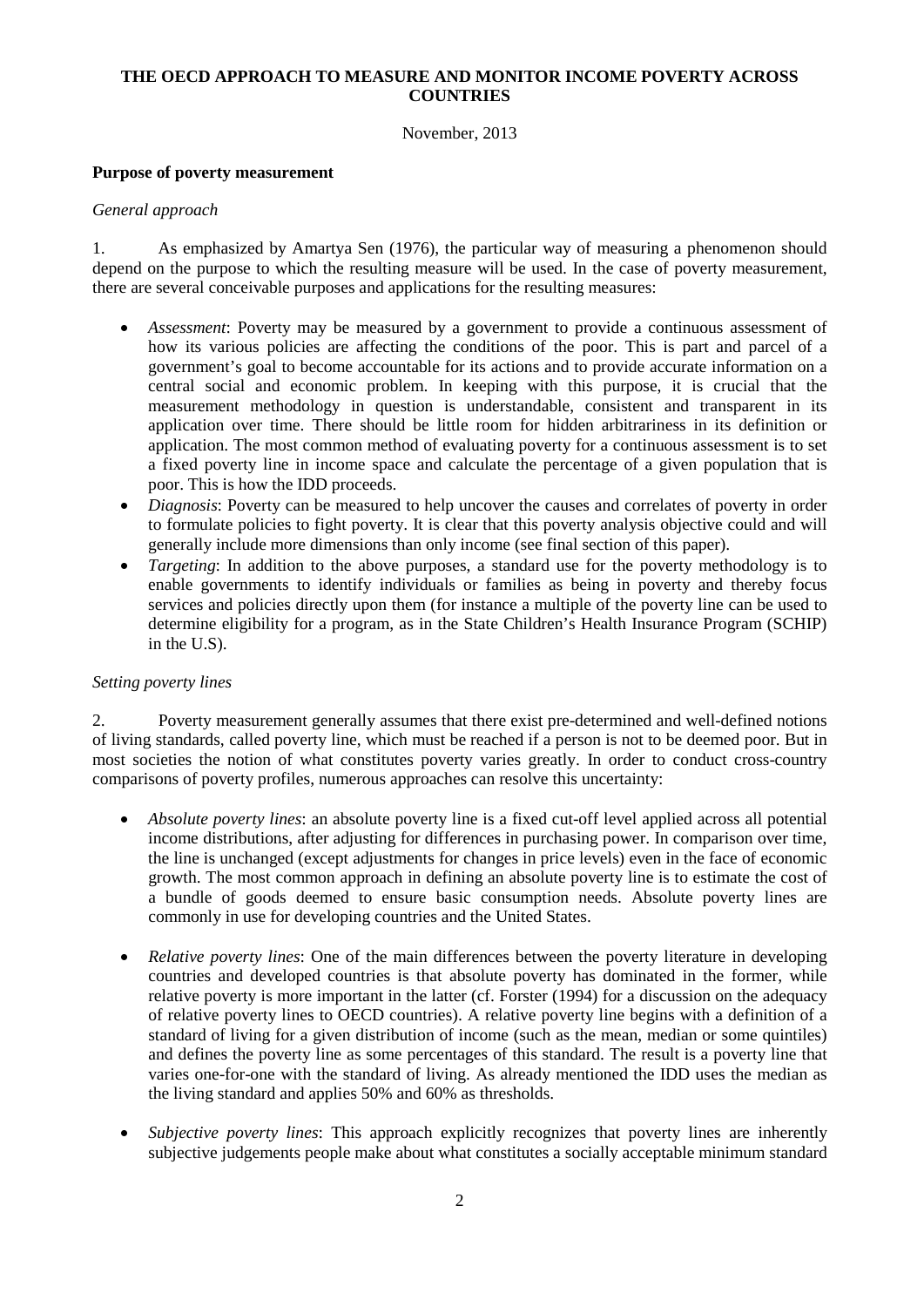of living in a particular society. Just as different countries tend to use different poverty lines, and that richer countries tend to have higher poverty lines, so too with individuals or households. This approach is often based on survey responses to a question such as the following: "What income level do you personally consider to be absolutely minimal? That is to say that with less you could not make ends meet". The answer tends to be an increasing function of actual income. As such, subjective poverty lines presents strong overlaps with the notion of vulnerability

While the last concept has been barely used for poverty monitoring so far (mainly due to the fact that few surveys include such subjective question), the first two concepts have gained an important prominence, but come nonetheless with some practical challenges that could harm comparisons in a cross-country perspective:

- Several competing methods and assumptions are available for deriving absolute poverty line, each of which can generate different poverty cut-off
- A related question is how frequently to update absolute poverty line while there is clear trade-off: it must be fixed enough to capture changes in poverty but it must be updated often enough to reflect changes in economic circumstances
- Absolute poverty line could be set too low in developing countries while relative poverty line could be set too high for developing countries. As a result, neither of these two concepts is satisfactory when one is computing poverty profile on a heterogeneous set of countries
- The choice of relative poverty line is also problematic, as the selection of living standard and the percentage of this standard could vary among countries according to social preferences
- With relative poverty line, the analysis of changes in poverty over space and time is less transparent. Unlike absolute line, there are two sources of change: the direct impact of the change in the distribution and the indirect impact through the change in the underlying living standard, such as growth in median income

To circumvent these limitations, several alternative concepts recently appeared in the literature:

- *Hybrid poverty line*: as an elasticity of one of the poverty line to living standards could appear as implausible, hybrid poverty lines requires poverty to fall when all incomes in a distribution rise by a same proportion (see Ravallion and Chen, 2011)
- *Anchored poverty line*: used in the IDD, anchored poverty lines are both absolute and relative in the sense that a given relative line is computed for one period and then frozen and used as an absolute line over time. Anchored poverty line captures changes in poverty keeping the indirect effect in the evolution in living standards constant. It remains problematic however how to interpret the meaning of an unchanging relative poverty line as the notion of relative poverty aims to capture social inclusion, a concept which embodies intrinsically an important time varying component.

# **Cross country ex post harmonisation of the IDD**

## *Data collection*

3. Although the OECD has a long association with research on the distribution of household income (see, for instance, Sawyer 1976, Förster 1994 and Atkinson, Rainwater, and Smeeding 1995)<sup>[2](#page-2-0)</sup>, it started its own regular income data collection only in the late 1990s. The first wave of this data collection included 13 OECD countries for two data points (mid-1980s and mid-1990s). Results were published in Burniaux et al. (1998) and Oxley et al. (1999). A second wave extended the coverage to 21 countries and included additional indicators (Förster and Pellizari 2000, Förster and Pearson 2002). The third wave of data collection added results for a year around 2000 for 27 OECD countries, with results summarized in Förster and Mira d'Ercole (2005). The fourth wave of data collection served as a major input for the OECD

<span id="page-2-0"></span> $2$  For more details on the history of OECD work on income distribution and poverty, see Förster and Mira d'Ercole (2012).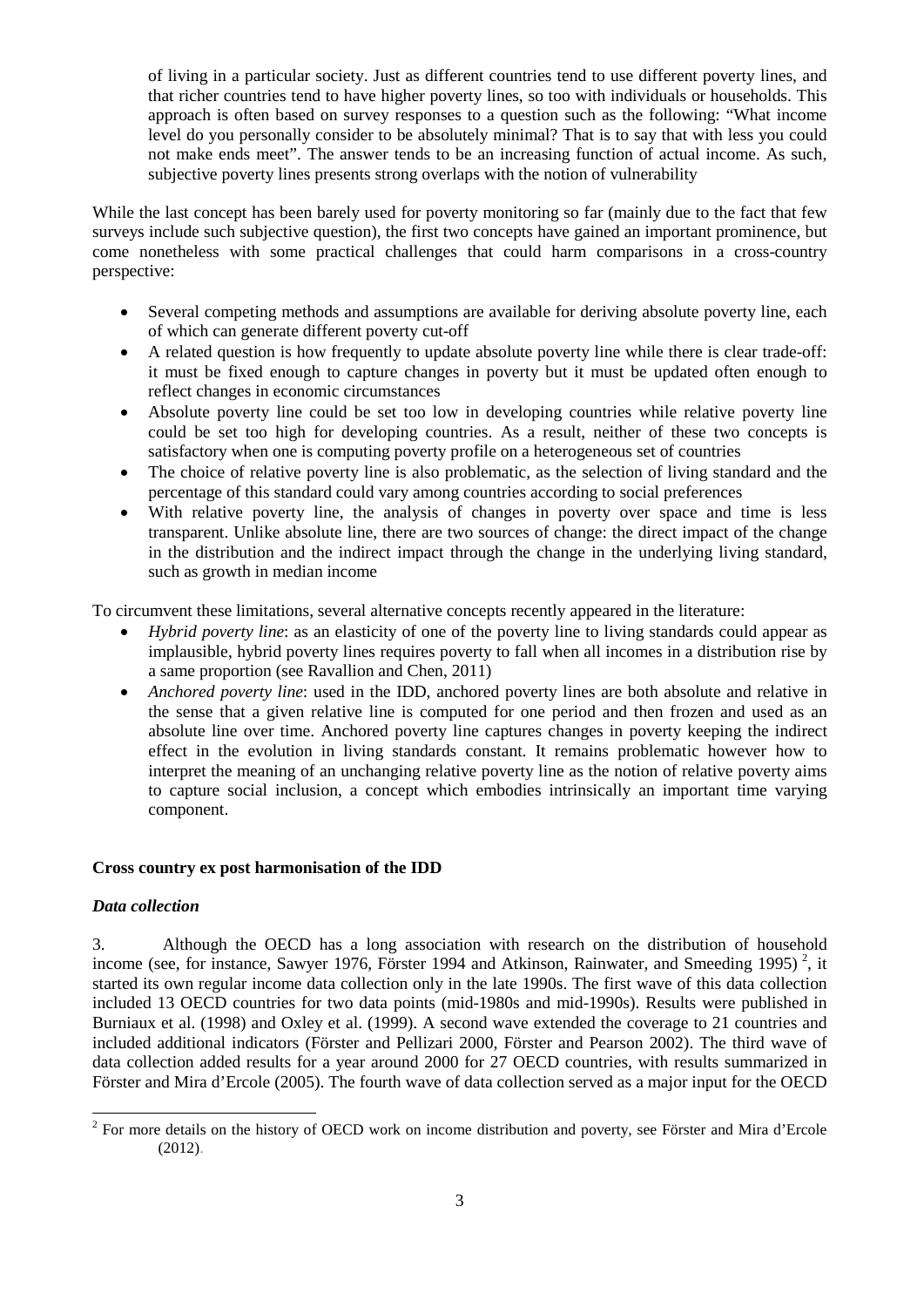publication *Growing Unequal?* (2008), and updated income information to the mid-2000s and included, for the first time, all (then 30) OECD member countries. The fifth wave included data from the late-2000s for all (then) 34 OECD member countries and was widely used in OECD, *Divided we Stand* (2011). Following the publication of Divided we Stand, a fourth phase started with the annual collection of indicators and rebranding it as the Income Distribution Database (IDD, http://oe.cd/idd). Comparing data between 2007 and 2010, OECD (2013a) analyses the impact of the first three years of the Great Recession on income inequality.

4. IDD data and indicators are collected through a network of national consultants who provide standard tabulations based on comparable definitions and methodological approaches. This is done via a detailed data questionnaire and terms of reference available on the OECD Income Distribution website (see http://www.oecd.org/els/soc/IDD-ToR.pdf).<sup>[3](#page-3-0)</sup> This approach to data collection, allows covering a broader range of OECD countries, based on information that is both more up-to-date relative to that available through other statistical sources and better suited for assessing changes in income distribution over time. The close cooperation with the network of national experts also includes a regular discussion of the quality and appropriateness of data and methodology as well as exchange on proposed new developments in terms of data collection and conceptualisation. The most recent meeting of the network of providers of OECD Income Distribution Data has been held in February 2013 (see [http://www.oecd.org/els/soc/inequality](http://www.oecd.org/els/soc/inequality-meeting2013.htm)[meeting2013.htm\)](http://www.oecd.org/els/soc/inequality-meeting2013.htm)

5. The OECD data collection strives to achieve both comparability across countries and consistency over time. The latter implies that discontinuities, due to either change in the statistical source used or to changes in survey design or weighting, are generally addressed by collecting data for the same year both on a "new" and "old" basis, and then applying splicing to reconstruct the indicators series. This procedure for correcting breaks has been implemented, so far, in 12 countries. In other 10 cases, countries shifted to another survey and discontinued the one previously used by the OECD. In those cases, where no common data year is available, a genuine break in the series is constituted and documented in the IDD.

# *Statistical framework of the OECD Income Distribution Database*

6. The OECD Income Distribution Database (IDD) is built upon the central concept of disposable income and its sub-components, i.e. total income (the sum of primary and transfer income) received minus current transfers paid. Disposable income is usually the preferred measure for income distribution analysis as it is the income available to the household to support its consumption expenditure and saving during the reference period (noting that a reduction in net worth can also be used to support consumption). The IDD uses an annual reference period. The definition adopted closely follows the international standard set by the UNECE Canberra Group Handbook on Household Income Statistics (2011) for the definition of income. As a result, it reflects the current best practice in household income measurement and ensures a large degree of comparability among OECD countries.

## *Definition of disposable income and its components*

- 7. Five main components of household disposable income are identified in the IDD:
	- **E**: employee income, including wages and salaries, cash bonuses and gratuities, commissions and tips, directors' fees, profit sharing bonuses and other forms of profit-related pay, shares offered as part of employee remuneration, free and subsidised goods and services from an employer, severance and termination pay. Sick pay paid by social security are also be included.
	- **KI:** capital and property income, including income from financial assets (net of expenses), income from non-financial assets (net of expenses) and royalties. Regular receipts from voluntary individual private pension plans and life insurance schemes are also be included.

<span id="page-3-0"></span> $3$  Further information on the OECD IDD and related analyses is available at www.oecd.org/els/social/inequality.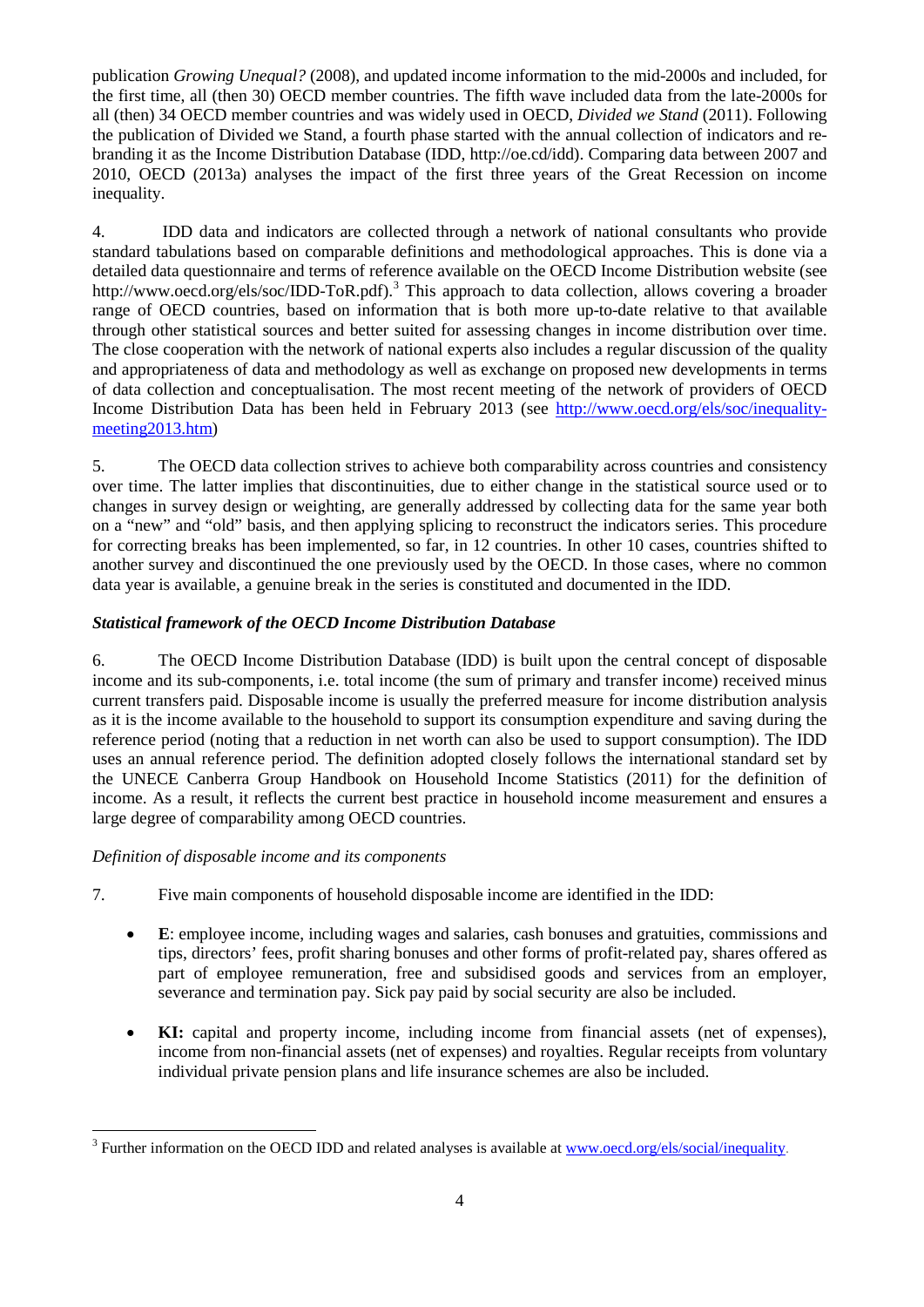- **SEI:** income from self-employment, including profits and losses from unincorporated enterprises, as well as goods produced for own consumption, net of the costs of inputs (the inclusion of this latter variable aims to adjust the income concept to the realities of middle-income countries such as Brazil, India, South Africa and others. Some OECD countries do not collect information on this income item).
- **TRR:** current transfers received, including transfers from social security (including accident and disability benefits, old-age cash benefits, unemployment benefits, maternity allowances, child and/or family allowances, all income-tested and means-tested benefits that are part of social assistance), transfers from employment related social insurance, as well as cash transfers from both non-profit institutions and other households
- **TRP:** current transfers paid, including direct taxes on income and wealth, social security contributions paid by households, contributions to employment-related social insurance, current transfers paid to both other households and non-profit institutions

The aggregation of these five income components gives disposable income. Two other concepts can also be computed, market income and primary income.

# *Unit of analysis and equivalisation*

8. The unit of observation of the survey is the household**.** A household is either an individual person or a group of persons who live together under the same housing arrangement and who combine to provide themselves with food and possibly other essentials of living (following the definition recommended by the UNECE Canberra Group Handbook). However, all the indicators published refer to persons: in the distribution, each household is weighted by the number of individuals who belong to this household. For instance, a household of four people has a weight equal to four; this is equivalent to considering a distribution in which this household is represented by four individuals with the same level of income. The underlying reason for this choice is that each individual in society should be treated as "equal citizen" in the distribution (see Jarvis and Micklewright 1995). This also corresponds to the recommendations put forward in Atkinson et al. (2002)).

9. Income data are then subsequently "equivalised" in order to account for economies of scale in consumption and to assign to each household type a value in proportion of its needs. The equivalence elasticity used by IDD is 0.5, implying that all income components of each household are adjusted by the square root of the household size. For instance, the income of a household with four persons should be divided by two and then attributed to the four members of the household. In this framework, the sum across members of the same household of individual adjusted incomes will exceed the total household disposable income by the amount of scale economies achieved (see http://www.oecd.org/els/soc/OECD-Note-EquivalenceScales.pdf).

## *Poverty indicators*

- 10. Two types of indicators are used to characterise poverty:
- The *headcount ratio*, calculated as the number of individuals in the group considered with disposable household income per equivalent member below the poverty threshold, as a percentage of the total number of individuals in the group considered.
- The mean *poverty gap ratio* (income gap expressed as % of the poverty threshold), calculated as the difference between the poverty threshold and the mean disposable income of the poor, expressed as a percentage of the poverty threshold.

11. In turn, those two indicators are computed using both relative thresholds and an intermediate threshold between relative and absolute (i.e. relative threshold but anchored in time):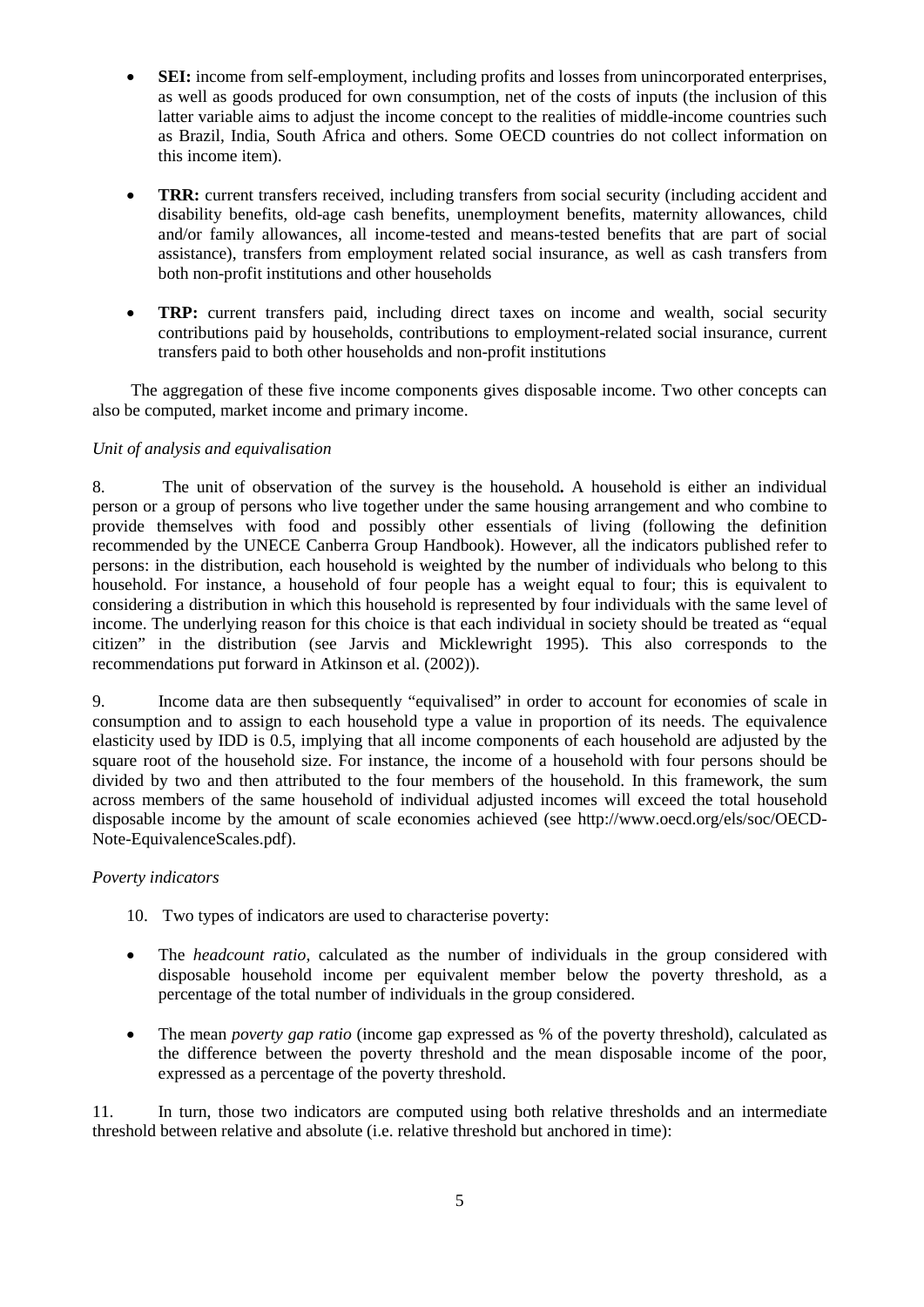- *Relative poverty:* the relative poverty threshold is expressed as a given percentage of the median disposable income, expressed in nominal terms (current prices). Therefore, this threshold changes over time, as the median income changes over time. Two relative poverty thresholds are used: the first one is set at 50% of the median equivalised disposable income of the entire population, the second one is set at 60% of that income.
- *"Anchored" poverty*: the anchored poverty threshold is set at 50% of the median income observed in a given reference year in the past. This threshold is inflation-adjusted each year so as to remain constant, in real terms, over time.

Poverty thresholds are calculated based on the entire population. In other words, poverty figures for different sub-groups of a population are computed based on the median income for the entire population.

# **Monitoring trends with poverty measures**

# *Trends in relative and anchored poverty in OECD countries during the crisis*

12. Measures based on anchored and relative poverty lines may point out quite different results regarding poverty trends. Figure 1 describes changes in relative and poverty headcount rations between 2007 and 2010.

13. Relative and anchored headcount ratios differ with regard to the level of change in poverty between 2007 and 2010. Changes in relative income poverty were rather modest. Poverty increased by more than 2 percentage points only in Turkey and by more than 1 percentage point in Spain, the Slovak Republic and Italy. Relative poverty fell more than 1 percentage point in Estonia, Portugal, the United Kingdom and Chile. Meanwhile, anchored poverty estimates indicate higher increases in poverty. Anchored poverty increased by more than 3 percentage points in Spain, Greece and Ireland and by 2 points or more in Estonia, Italy Mexico and Iceland. On the other hand, it fell by 2 points or more in Chile and by 1 point or more in Portugal, Germany and Israel.

14. Relative and anchored headcount ratios also differ with regard to the direction of change. In 16 out of 33 countries, relative and anchored indicators point into different directions. In 9 cases relative poverty points to an increase while absolute poverty points to a decrease. Some of the most striking examples can be found in Estonia and Ireland, which are two of the countries most affected by the crisis. Reflecting the fall with respect to previous income levels, the headcount ratio using an anchored poverty line increased 2.7 percentage points in Estonia and 3.7 in Ireland. However, as median income fell more than the incomes in the bottom of the distribution, the headcount ratio using a relative poverty line fell by 2.2 points in Estonia and 1 point in Ireland. The case of Israel illustrates the opposite phenomenon: an increase in the relative poverty rate and a decrease in the anchored poverty rate, suggesting an overall increase in income which was stronger at the middle than at the bottom of the income distribution.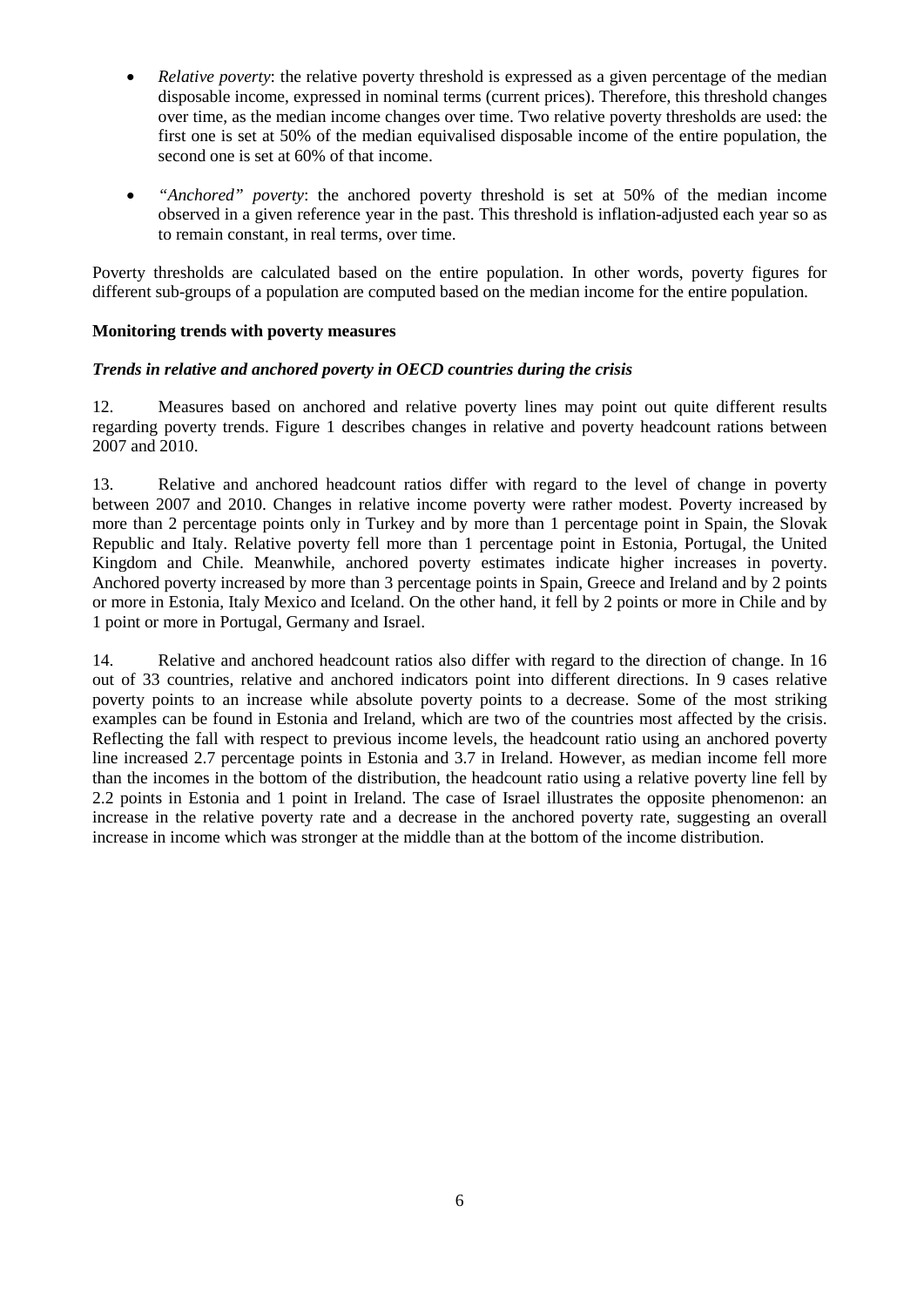#### **Figure 1. Evolution of poverty differs if the threshold is "anchored" at the time before the crisis**



Percentage point changes in relative and "anchored" poverty rates between 2007 and 2010

Notes: Changes in income poverty measured using relative and anchored poverty line based on 50% of current and 2005 median income in each country, respectively. Estimates for anchored poverty are not available for Switzerland and Turkey.

1. 2007 refers to 2006 for Chile and Japan; 2008 for Australia, Finland, France, Germany, Israel, Italy, Mexico, New Zealand, Norway, Sweden and the United States. 2010 refers to 2009 for Hungary, Japan, and Turkey; 2011 for Chile. 2010 data based on EU-SILC are provisional for Austria, Belgium, Czech Republic, Estonia, Finland, Greece, Iceland, Ireland, Italy, Luxembourg, Poland, Portugal, Spain, Slovak Republic and Slovenia. Household incomes are adjusted for household size. Market incomes are reported net of taxes in Hungary, Mexico and Turkey.

2. Information on data for Israel: http://dx.doi.org/10.1787/888932315602 Source: OECD (2013).

#### *Trends in poverty alleviation due to taxes and transfers in OECD countries during the crisis*

15. As pointed out in the previous section, the IDD collects poverty indicators of income before and after the inclusion of taxes and transfers using both anchored and relative poverty lines. Based on these indicators, Figure 2 measures how the poverty alleviation effect of taxes and transfers on the poverty headcount has changed between 2007 and 2010.

16. Overall, between 2007 and 2010, the change in poverty alleviation due to taxes and transfers was similar whether based on relative or anchored poverty lines. Across the 30 OECD countries for which data is available, poverty alleviation went up 1.9 percentage points when using the anchored poverty line and 2.2 points when using the relative line. Although the correlation between these two indicators is very high (91%), there are some significant differences across countries. In Estonia, Greece, Slovak Republic, New Zealand, Iceland and Spain the increase in poverty alleviation was more than 1 percentage point higher when using a relative poverty line. This reflects that in some of those countries (particularly the ones hit by the crisis) part of the change in relative poverty alleviation is due to the fall of the median disposable income (and therefore of the poverty line) between 2007 and 2010. Conversely, poverty alleviation increased by 1 percentage or more when using an anchored poverty line in Germany and the United States.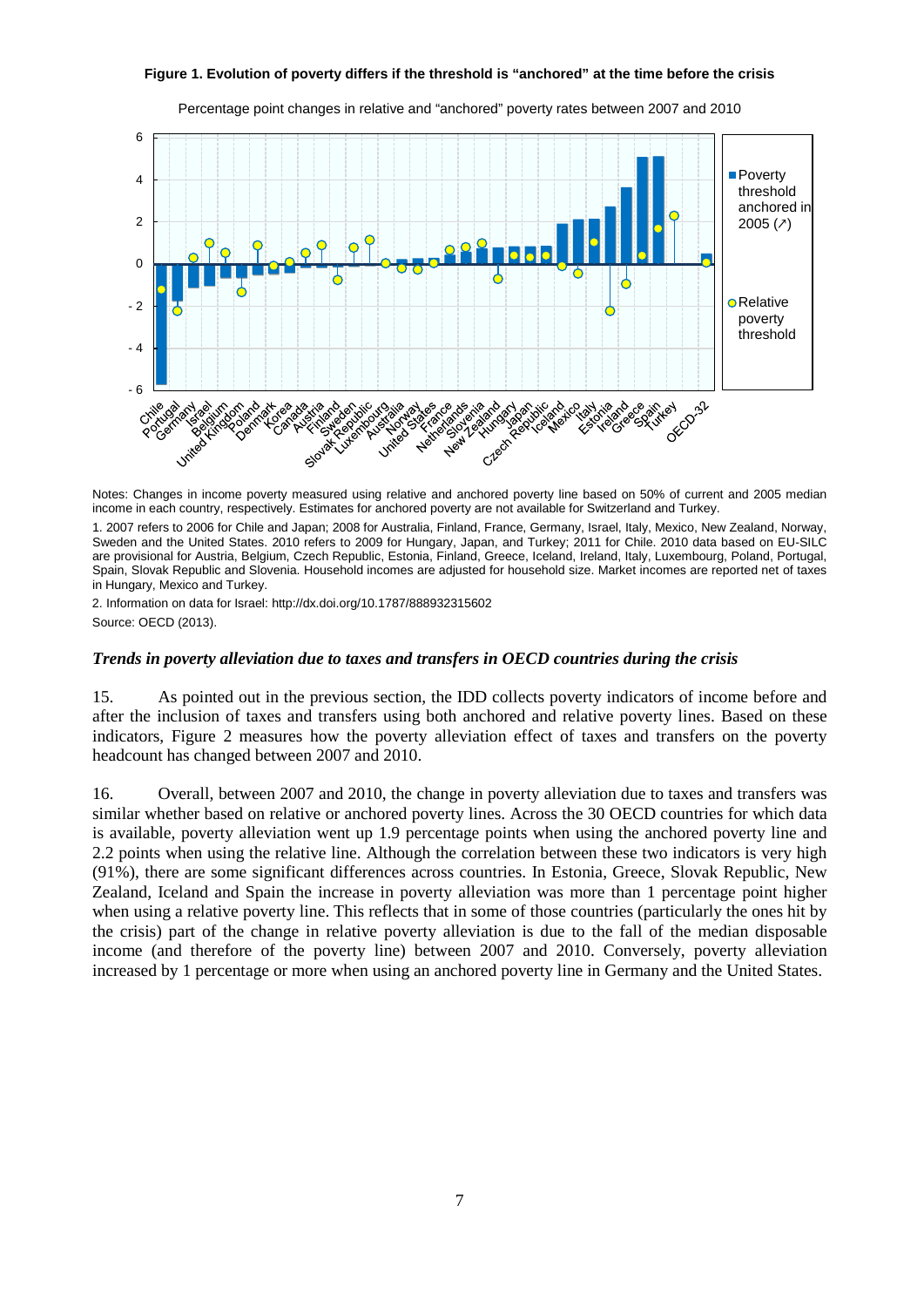#### **Figure 2. Poverty alleviation due to taxes and transfer increased during the crisis independently of the poverty threshold used**

Percentage point changes in poverty alleviation due to taxes and transfers using relative and "anchored" poverty lines between 2007 and 2010



Notes: Measures based on relative and anchored poverty lines derived from 50% of current and 2005 median income in each country, respectively. Estimates for poverty before taxes and transfers are not available for Hungary, Mexico, Switzerland and Turkey.

1. 2007 refers to 2006 for Chile and Japan; 2008 for Australia, Finland, France, Germany, Israel, Italy, Mexico, New Zealand, Norway, Sweden and the United States. 2010 refers to 2009 for Hungary, Japan, and Turkey; 2011 for Chile. 2010 data based on EU-SILC are provisional for Austria, Belgium, Czech Republic, Estonia, Finland, Greece, Iceland, Ireland, Italy, Luxembourg, Poland, Portugal, Spain, Slovak Republic and Slovenia. Household incomes are adjusted for household size.

2. Information on data for Israel: http://dx.doi.org/10.1787/888932315602

Source: OECD Income Distribution Database (via www.oecd.org/social/income-distribution-database.htm)

### **Current and upcoming challenges**

### *Timeliness*

### *Annual data collection*

17. The growing social and political interest on income inequality, and the dramatic effects of the economic crisis on the living standards of individuals in many OECD countries, led to the need of monitoring income distribution developments more frequently. As a result, since 2012 the OECD IDD collects data on annual basis, using the same approach described in section 1.1.

18. In order to ensure the collection of good quality data, on time and for all countries, the burden on national data providers was significantly reduced. The number of indicators requested fell from about 150 to 100. Also, new (easier) way of delivering data has been designed in order to reduce the burden reporting and documenting it. Finally, for some countries for which the OECD has direct access to the micro-data (currently the EU-SILC), the calculation of the indicators is done in-house and then submitted to national experts for double check and feedback.

### *Prospects*

19. The speed and intensity of events that emerged during the economic crisis highlighted the limitations of household surveys as data sources to monitor current changes in income distribution. In many countries there is a considerable lag between the time the data is collected and made public for analysis (in some cases up to 2 or 3 years). Different approaches have been used to try to overcome such limitation by estimating indicators for recent years based on external information.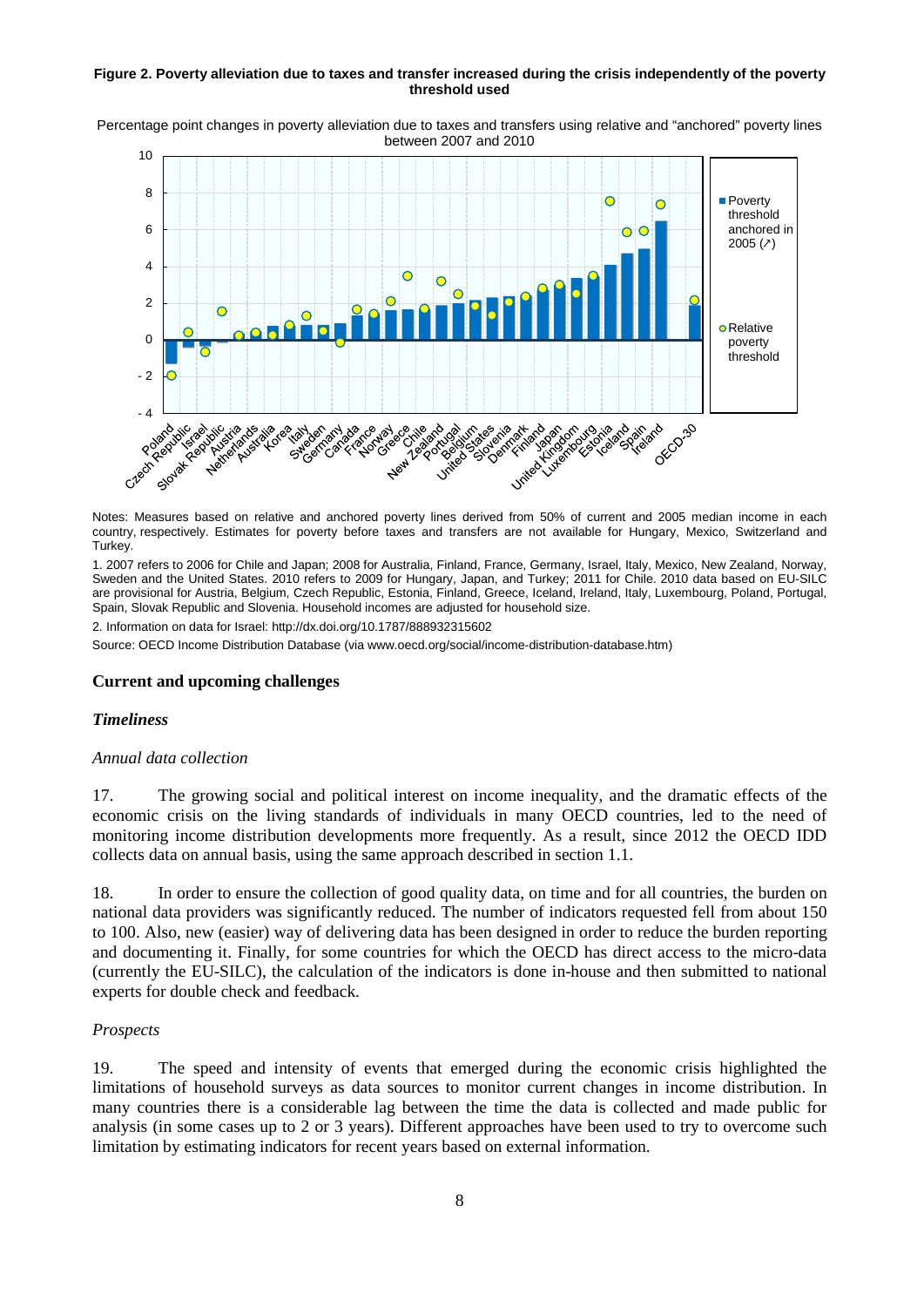20. One approach is to estimate the relationship between income inequality and a set of macroeconomic indicators (such as unemployment) using regression analyses based on time-series data. However, despite its early popularity, in recent year this approach has not been used much as its results have proved to be quite sensitive to the data available (time series are too short) and the econometric method used (Jenkins et al, 2013).

21. An alternative approach is to use nowcasting. Using micro-data from a previous year and a taxbenefit micro-simulation model, this method applies a number of interventions on the micro-data in order to reflect macro-economic, labour market and tax-benefit changes that happened between the year the data was collected and the period of analysis.

22. At the national level, this kind of approach has been used to predict child poverty in the UK in 2020 (Brewer et al. 2011), and to forecast effects of the recession in the UK (Brewer et al. 2013), in Ireland (Keane et al. 2013), and in Bangladesh (Habib et.al. 2010). At the international level, using the European Union tax-benefit micro simulation model (EUROMOD), Immervoll et al. (2006) simulated the impact of potential macro-economic changes on income inequality. Recently, EUROMOD has been used to estimate the distributive impact of fiscal consolidation policies in 9 EU countries (Avram et al., 2012) and to estimate ("nowcast") the current at-risk-of-poverty rate for the European Union (EU) countries based on EU-SILC microdata from a previous period (Navicke et al, 2013).

23. The OECD is considering using a similar approach to produce up-to-date estimates of income distribution indicators for the IDD. Such approach would be applied on household survey micro-data available at the OECD (e.g., EU-SILC) making use of OECD macro-economic indicators and estimates of policy changes derived from the OECD tax-benefit model. Given the substantial amount of resources it involves and the uncertainties regarding the accuracy of estimates, this method is currently being assessed and may be tried as pilot for a selection of countries.

# *Extensions*

# *Regional breakdown of poverty estimates*

24. Facing an increasing policy demand for information on regional differences in living standards the OECD has been piloting an extension of the Income Distribution Database at the NUTS2/OECD TL2 regional level (e.g. Italian regions, Mexican and U.S. States…), collecting data on relative poverty headcounts and income distribution indicators (Gini, quintile share ratio). Data, which are already available for 24 OECD countries, show that there are significant variations in levels of inequality within most countries, and that regional breakdowns are useful for documenting spatial patterns of material deprivation.

25. The statistical identification of the figures is key here. For several countries relying on survey data for measuring income distribution, standard cross-sectional indicators of inequality and relative poverty are estimated with low precision in the smallest regions given sample issues. The OECD study addressed this problem in two ways. First, confidence intervals are produced for all the indicators derived from surveys, so that the precision of the regional estimates can be evaluated. Second, the gains in statistical precision that can be achieved through averaged measures for multiple years have been assessed on EU-SILC data from Spain and Austria.

## *Using wealth beyond income for poverty evaluation*

26. Income is undoubtedly a good proxy of living standards, and income deprivation has been very effective in guiding policy action and raising public concern for poverty. Yet, it is not without shortcomings. First, income fails to represent the full amount of available resources, as individuals can also rely on real and financial assets to cope with the needs of everyday life and to face unexpected events. The omission of wealth may appear somewhat surprising in light of the standard economic theory of consumption behaviour, where the budget constraint embodies current net worth together with the discounted value of current and future income flows. In empirical applications, the omission is often forced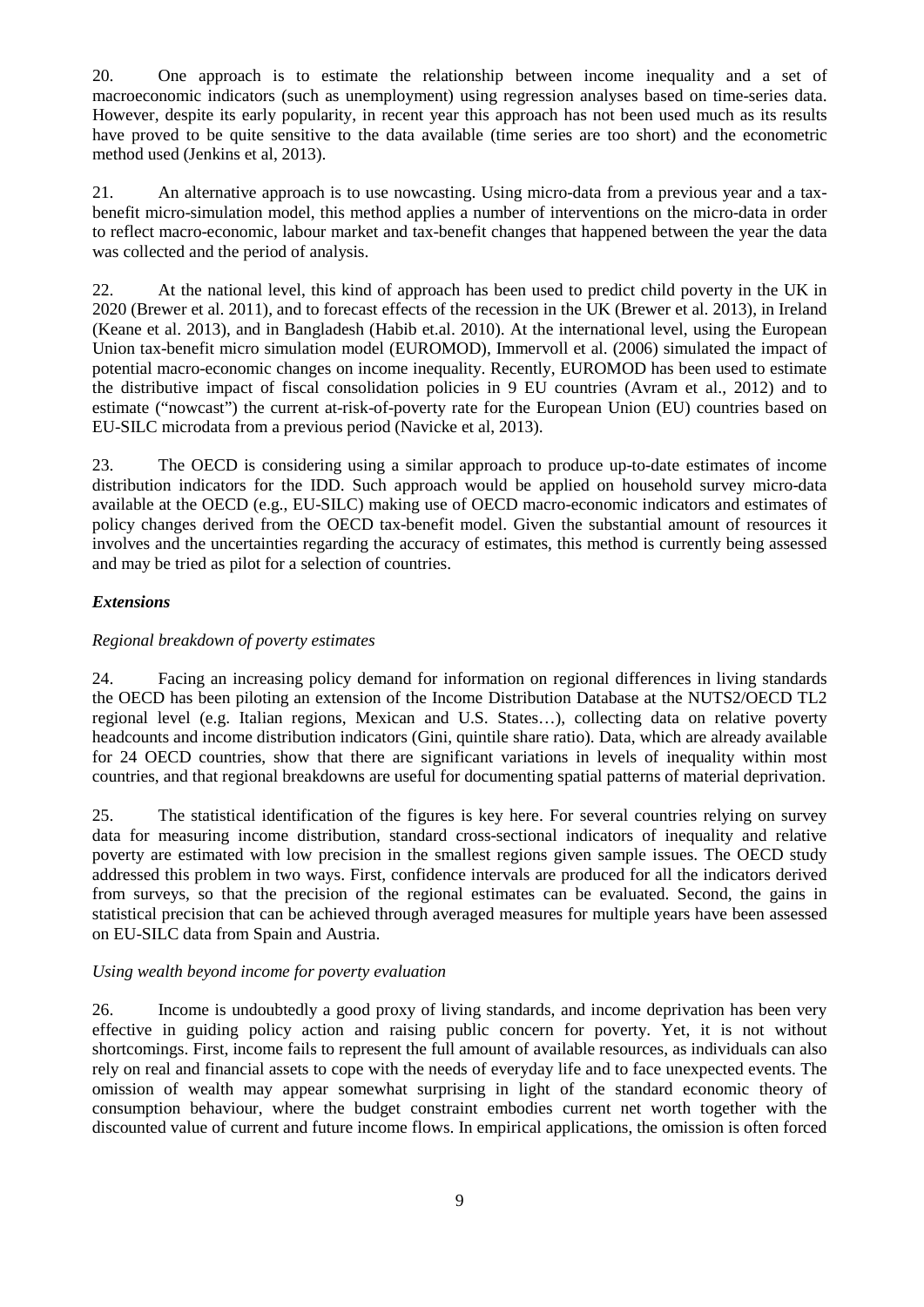by the lack of a database with both income and wealth information, but it may also reflect the slow development of analytical tools accounting for the role of assets in the poverty definition.

27. To fill this gap and also in response to the growing demand for micro statistics on household, the OECD published recently some guidelines for the collection and presentation of household wealth statistics (OECD, 2013b). A companion report, the OECD Framework for Statistics on the Distribution of Household Income, Consumption and Wealth (OECD, 2013c), presents also how income, wealth and consumption interact as three separate but interrelated dimensions of people's economic well-being. Through international agreed standards, these two reports offer a structure for the measurement of poverty based on wealth and income. An on-going initiative of the OECD aims at implementing these two reports through a collection of standardized wealth distribution figures, in particular on the joint distribution of disposable income and net wealth.

28. By making income and wealth commensurable, Brandolini & al. (2010) provides insight on what could be an analytical framework for the measurement of poverty based on income and wealth. Called "asset-based poverty" measurement, the approach defines asset-poverty as an individual having wealth holdings insufficient to meet their basic needs over a specified amount of time. Taking wealth into consideration allows distinguishing, among the income-poor, those who have sufficient wealth to keep them at the poverty line for a period of time from those who lack this buffer. Both groups experience low income, but the latter are clearly worse-off than the former. A third group comprises the "asset-poor only", i.e. people who currently have sufficient income to achieve the minimally acceptable standard of living but do not have enough assets to protect them from a sudden drop of their income. The results suggest that asset-related measures of poverty have a distinctive informative value with respect to income-based statistics.

### *Multidimensional approaches to poverty measurement*

29. Conceptually, asset-based poverty measurement appears to be a special case of a broader stream of work on poverty measurement called multidimensional poverty. Such approaches uses shortfall from multiple well-being dimensions used to identify the poor. The various dimensions of wellbeing that are being used as the basis of poverty measurement are aggregated into a single cardinal measure. There are several reasons for such approach:

- Sen's capability framework received recently greater acceptance as a way of conceptualising wellbeing and poverty
- Statistical production has evolved toward surveys that can support multidimensional assessment
- There is an increasing demand from countries and international organisations for instruments that perform multidimensional assessment of poverty

On these considerations, a recent literature paid attention to the relationship among deprivations in several dimensions, to ways of communicating these, and to methodologies to validate indicators used in composite or multidimensional indices (Guio and Maquet (2006), Whelan (2007)). Drawing on the 2004 EU-SILC data, Guio and Maquet (2006) proposed a multidimensional indicator of poverty, which reflected deprivations such as poor housing, lack of durable assets, and an inability to afford to meet basic needs. The indicator was designed to be comparable across time and across the EU and most member states, and to provide meaningful trend data showing improvements in material deprivation over time. Whelan (2007) used the Irish component of the 2004 EU-SILC dataset to develop an 11-item 'consistent poverty' index; and Whelan and Maître (2008) use a range of statistical methods such as correlation and factor analysis; goodness of fit tests like root mean square error of approximation; and reliability tests to identify three dimensions of material deprivation (consumption, household facilities, and neighbourhood environment) and examine their relationship to income poverty.

30. A major development in this field has been done for the  $20<sup>th</sup>$  anniversary year of the United Nations Development Program's Human Development Report, where a new international measure of poverty has been introduced: the Multidimensional Poverty Index (MPI). Developed by the Oxford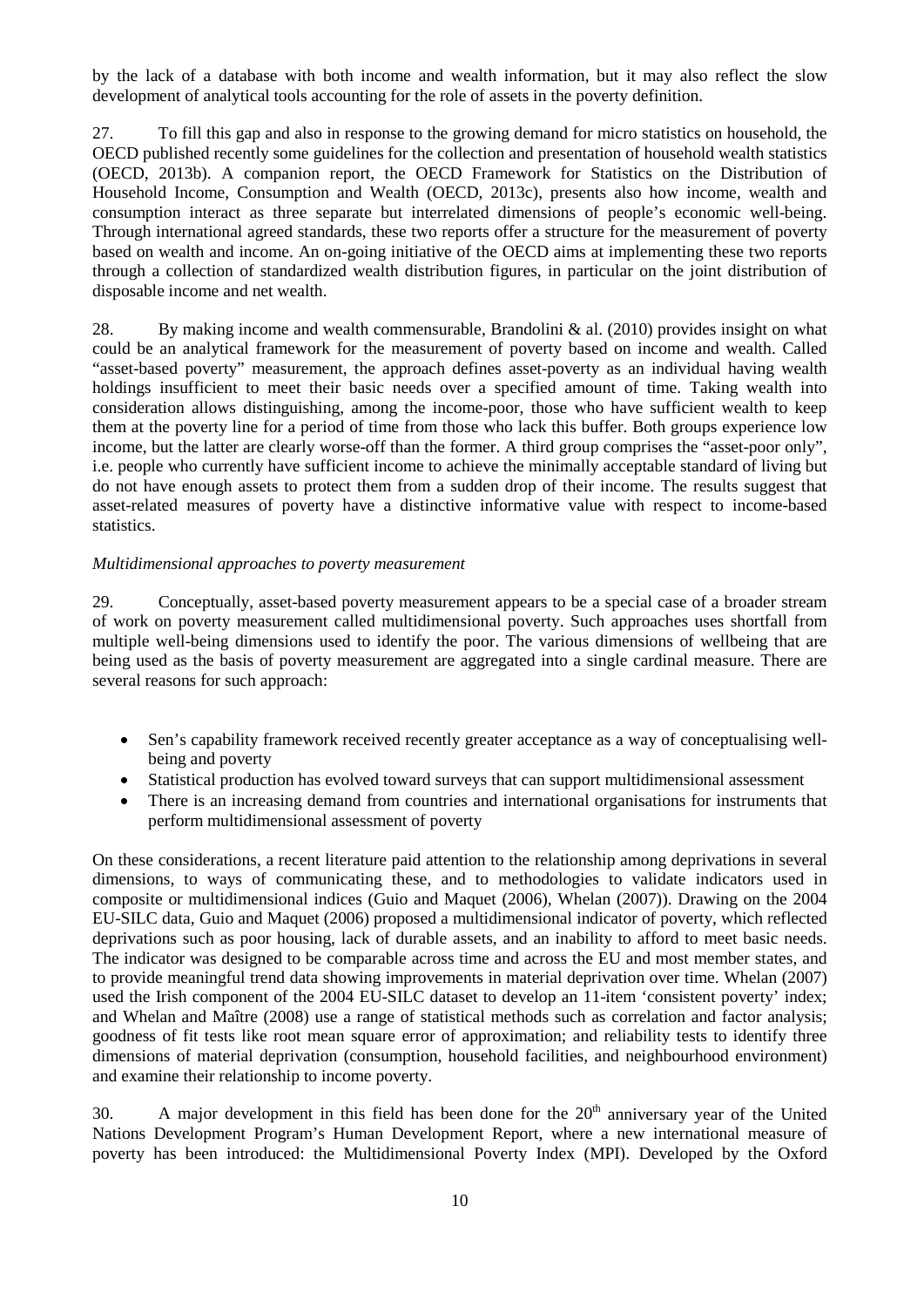Poverty and Human Development Initiative (OPHI), the Index aims to measure the combination of many types of deprivation experienced by households, in addition to the lack of income. Below is an Index of Multidimensional Poverty built for European countries using the 2008 wave of the European Survey on Income and Living Conditions (EU-SILC) (see Figure 2). In particular the index considers four dimensions of material deprivation alongside income deprivation: living in a very low quality dwelling, inability to afford a decent meal, inability to afford medical examination and inability to make ends meet. On the basis of the MPI, a household will thus be identified as multidimensionally poor if and only if it is deprived in at least one of the five, equally-weighted dimensions. The MPI is given by the product of the prevalence of poverty (i.e. the share of households deprived in at least one dimension or more), and its depth (i.e. the average number of dimensions in which multidimensional poor are deprived).





Source: OECD

31. The number of people deprived in more than one area varies from a low 6% in Iceland to 17% in Poland. An interesting feature of the MPI is that it can be broken down by dimension of deprivation in order to assess the contribution of each dimension to poverty. Thus, while one can see that the new ranking of countries in term of multidimensional poverty does not differ significantly from the income-poor perspective, it is worth noting that non-income deprivations contribute substantially to overall poverty: on average one third of multidimensional poverty is explained by material deprivation other than the lack of income, and this contribution varies greatly among countries (from 16% in Norway to 64% in Hungary). Thus the MPI seems to offer a more complete picture of poverty. It can be used by policymakers to target specific aspects of poverty such as dwellings or access to health care; it can thus potentially improve the effectiveness of policies, by directly measuring well-being outcomes instead of appraising them exclusively through income.

32. Multidimensional poverty is also part of a more general and recent shift in the approach to economic development, for which broader measures and statistics beyond the material sphere are needed to assess achievements and disparities among people. While not focused on deprivations, the OECD Better Life Initiative focuses on the aspects of life that matter to people and that, together, shape their life. It comprises a regularly updated set of well-being indicators and an analysis, published in the *How's Life?*  Report (OECD, 2013d)*,* as well as an interactive web application, the *Better Life Index[4](#page-10-0)* . It also includes a

<span id="page-10-0"></span> <sup>4</sup> <http://www.betterlifeindex.org/>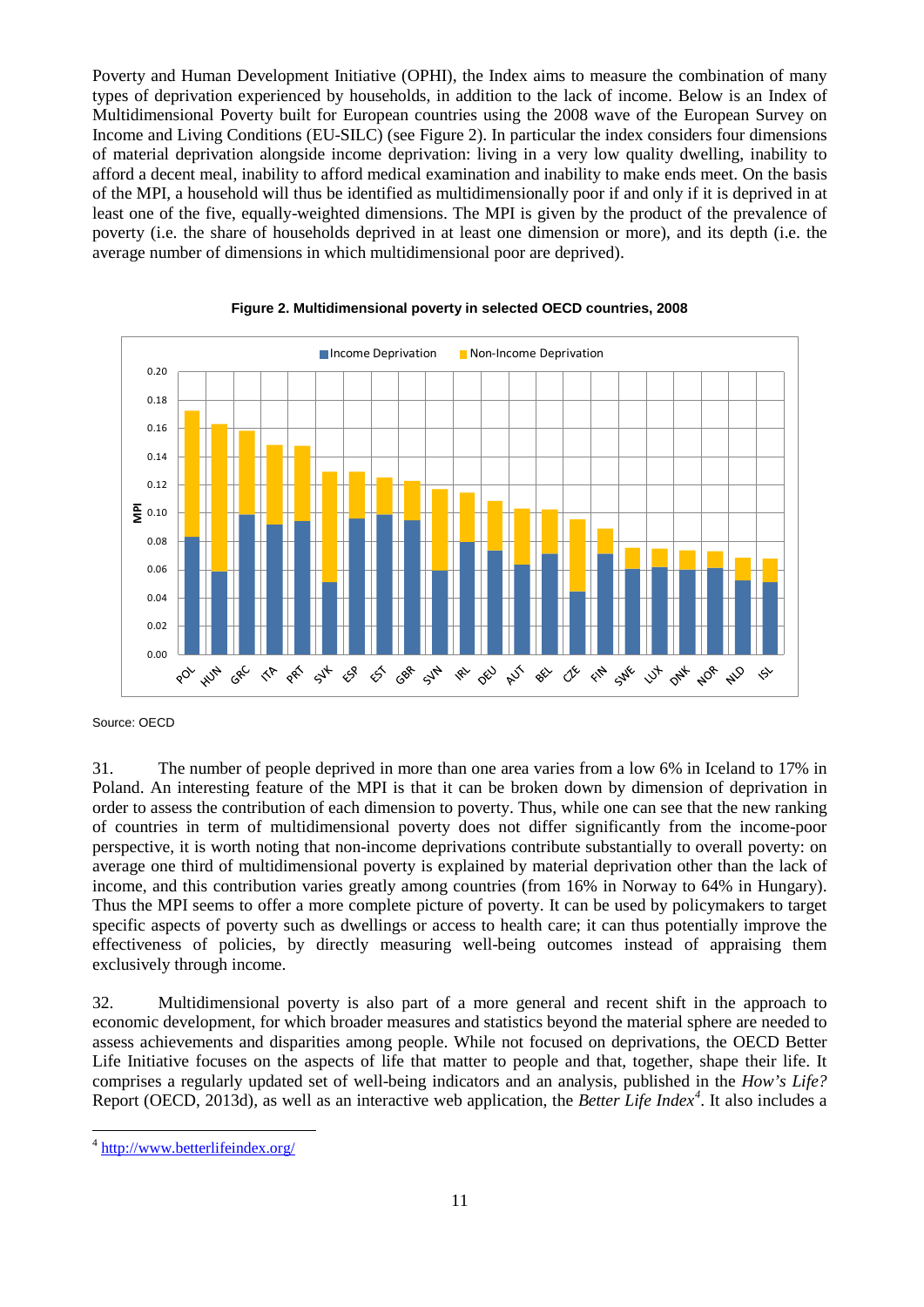number of methodological and research projects to improve the information base towards a better understanding of well-being trends and their drivers. As a result, it can provide a foundational support to analyse deprivation in a multidimensional context.

### *Poverty in a dynamic perspective*

33. IDD, the main instrument of OECD reporting on income poverty trends is based on crosssectional data and indicators. However, while many people experience very long and/or recurrent spells of poverty during their life, others experience shorter and temporary periods of poverty, e.g. when they are students or in temporary absence from work. These differences matter for policy considerations. In the past, OECD has investigated the issue of temporary versus more permanent poverty and its characteristics for a selection of countries (OECD 1998, OECD 2001 and OECD 2008). The increasing availability of longitudinal panel data will make it possible to extend this analysis to a larger set of countries in the coming years.

Moreover, risks of low earnings and poverty can be "inherited" from one generation to another. Past OECD work has shown that inter-generational earnings mobility is lower in countries with high income inequality (OECD 2008). Current and planned OECD work goes beyond the large body of already existent work on earnings elasticities across generations and examines a broader concept of mobility, which includes education, occupation, poverty and other social dimensions.

## **BIBLIOGRAPHY**

- Atkinson, A. B., B. Cantillon, E. Marlier, and B. Nolan. 2002. Social Indicators—The EU and Social Inclusion. Oxford: Oxford University Press.
- Atkinson, A. B., L. Rainwater, and T. M. Smeeding. 1995. Income Distribution in OECD Countries. OECD Social Policy Studies 18. Paris: Organisation for Economic Co-operation and Development.
- Avram, S., F. Figari, C. Leventi, H. Levy, J. Navicke, M. Matsaganis, E. Militaru, A. Paulus, O. Rastrigina and H. Sutherland, 2012, "The distributional effects of fiscal consolidation in nine EU countries", Research note 01/2012, Social Situation Observatory on Income Distribution and Living Conditions, European Commission.
- Brandolini, A., S. Magri, and T. Smeeding, 2010, "Asset-based Measurement of Poverty", Journal of Policy Analysis and Management, 29-2
- Brewer, M., Browne, J., Hood, A. Joyce, R. and Sibieta, L., 2013, "The Short- and Medium-Term Impacts of the Recession on the UK Income Distribution", Fiscal Studies, vol. 34, no. 2, pp. 179–201. <http://www.ifs.org.uk/docs/FSBrewerEtAl.pdf>
- Brewer, M., Browne, J., Joyce, R.,2011,. Child and working-age poverty from 2010 to 2020, IFS Commentary C121. London: The Institute for Fiscal Studies. <http://www.ifs.org.uk/publications/5711>
- Burniaux, J. M., T. T. Dang, D. Fore, M. F. Förster, M. Mira d'Ercole, and H. Oxley. 1998. "Income Distribution and Poverty in Selected OECD Countries." OECD Economics Department Working Paper 189, Organisation for Economic Co-operation and Development, Paris. http://www.oecd.org/dataoecd/34/37/1864447.pdf.
- Förster, M. F., and M. Mira d'Ercole. 2012. "The OECD Approach to Measuring Income Distribution and Poverty", Counting the Poor: New Thinking About European Poverty Measures and Lessons for the United States, Edited by Douglas J. Besharov and Kenneth A. Couch, Oxford University Press.
- Förster, M. F., and M. Pearson, 2002, Income Distribution and Poverty in the OECD Area: Trends and Driving Forces. OECD Economic Studies 34, 7-39. , Organisation for Economic Co-operation and Development, Paris, 7–39. http://www.oecd.org/dataoecd/16/33/2968109.pdf.
- Förster, M. F., and M. Pellizzari. 2000. "Trends and Driving Factors in Income Inequality and Poverty in the OECD Area." OECD Labour Market and Social Policy Occasional Paper 42, Organisation for Economic Co-operation and Development, Paris. http://dx.doi.org/10.1787/488747757407